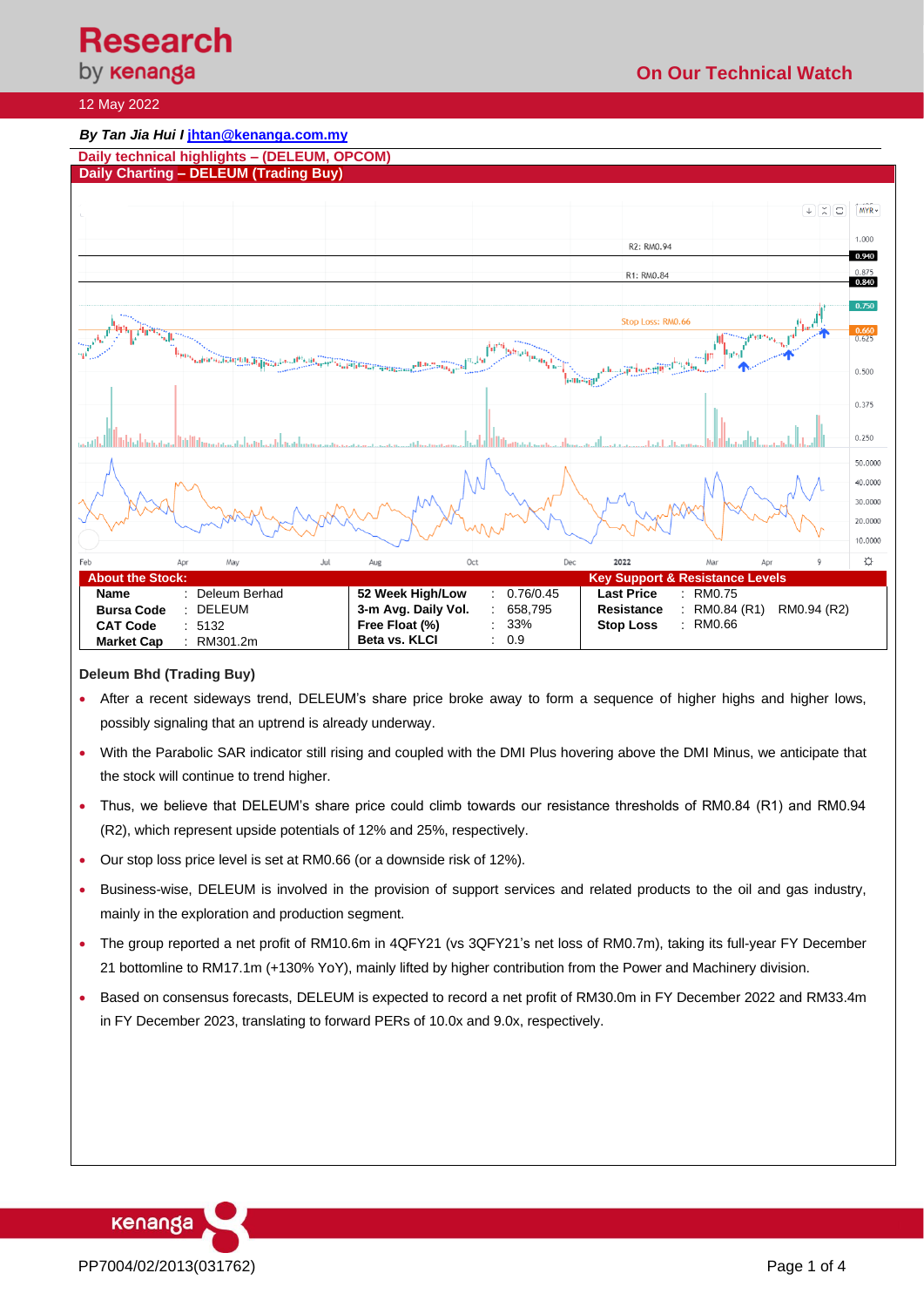# **On Our Technical Watch**

#### 12 May 2022

## **Daily Charting – OPCOM (Trading Buy)**



### **Opcom Holdings Bhd (Trading Buy)**

- OPCOM's share price was sold down by 32% to a low of RM0.64 in early-March 2022 that was followed by a subsequent rebound before forming a consolidation pattern.
- Looking ahead, the stock will likely break out from the sideways pattern on the back of the stochastic indicator's reversal from an oversold area and the DMI Plus hovering above the DMI Minus.
- With that, the stock could rise to challenge our resistance levels of RM1.08 (R1; 12% upside potential) and RM1.16 (R2; 20% upside potential).
- We have pegged our stop loss at RM0.85, which represents a downside risk of 12%.
- OPCOM is engaged in the manufacturing and supply of fiber optic cables and engineering services.
- Earnings-wise, the group reported net profit of RM0.2m (-91.7% QoQ) in 3QFY21, which led to 9MFY21's bottomline of RM5.4m (vs. 9MFY20's net loss of RM1.5m), as overall performance was affected mainly by lower sales.
- Nonetheless, OPCOM's financial standing remains steady, backed by net cash holdings of RM76.7m (translating to 30.0 sen per share or almost one-third of the current share price) as of end-December 2021.

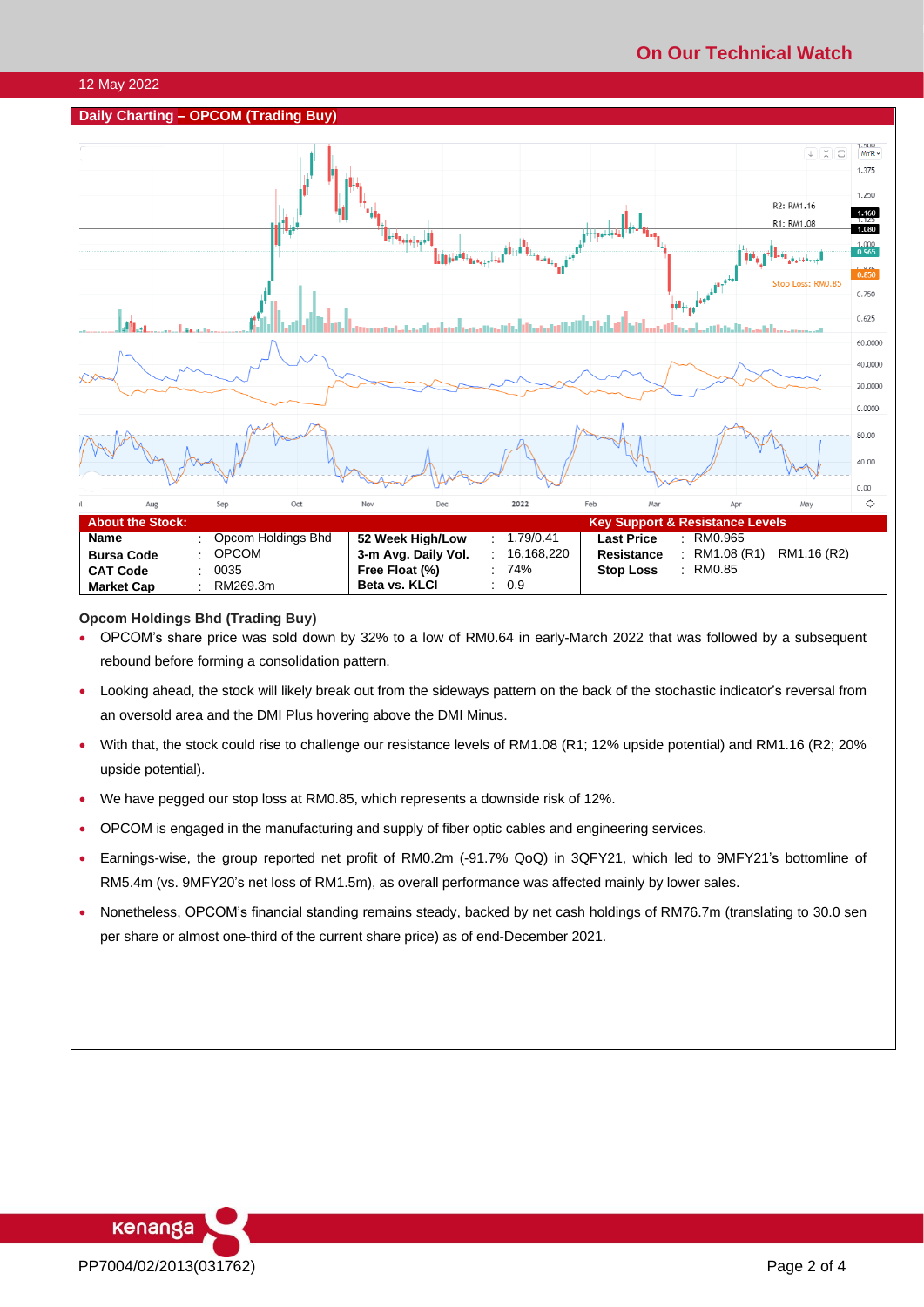#### 12 May 2022

# **STOCK CALL MONITOR\***

| <b>Stock Name</b>                   | <b>Issue Date</b><br>(ID) | <b>Rating</b>         | Price @ ID | <b>Target Price Stop Loss</b><br>(TP) | Price (SL) | <b>Upside</b><br>Potential @<br>ID | <b>Downside</b><br><b>Risk @ ID</b> | <b>Risk to</b><br><b>Reward</b><br>Ratio | <b>Highest</b><br><b>Price</b><br>since ID | <b>Lowest</b><br><b>Price</b><br>since ID | <b>Last Price</b> | Status <sup>^</sup> | <b>Date Status</b><br><b>Fulfilled</b> |
|-------------------------------------|---------------------------|-----------------------|------------|---------------------------------------|------------|------------------------------------|-------------------------------------|------------------------------------------|--------------------------------------------|-------------------------------------------|-------------------|---------------------|----------------------------------------|
|                                     |                           |                       | <b>RM</b>  | <b>RM</b>                             | <b>RM</b>  | $\%$                               | $\%$                                |                                          | <b>RM</b>                                  | <b>RM</b>                                 | <b>RM</b>         |                     |                                        |
| LION INDUSTRIES CORP BHD            |                           | 12/4/2022 Trading Buy | 0.61       | 0.71                                  | 0.52       | 16%                                | $-15%$                              | 1.11x                                    | 0.67                                       | 0.55                                      | 0.55              | Open                |                                        |
| <b>MALAYSIA STEEL WORKS KL BHD</b>  |                           | 12/4/2022 Trading Buy | 0.34       | 0.40                                  | 0.29       | 18%                                | $-15%$                              | 1.20x                                    | 0.42                                       | 0.33                                      | 0.34              | <b>TP Hit</b>       | 18/4/2022                              |
| <b>ANN JOO RESOURCES BHD</b>        |                           | 13/4/2022 Trading Buy | 1.82       | 2.09                                  | 1.56       | 15%                                | $-14%$                              | 1.04x                                    | 1.91                                       | 1.55                                      | 1.59              | <b>SL Hit</b>       | 10/5/2022                              |
| <b>MELEWAR INDUSTRIAL GROUP BHD</b> |                           | 13/4/2022 Trading Buy | 0.43       | 0.50                                  | 0.36       | 16%                                | $-16%$                              | 1.00x                                    | 0.46                                       | 0.37                                      | 0.38              | Open                |                                        |
| <b>HEVEABOARD BHD</b>               |                           | 14/4/2022 Trading Buy | 0.56       | 0.62                                  | 0.49       | 12%                                | $-12%$                              | 1.00x                                    | 0.61                                       | 0.52                                      | 0.55              | Open                |                                        |
| <b>TASCO BHD</b>                    |                           | 14/4/2022 Trading Buy | 1.21       | 1.35                                  | 1.07       | 12%                                | $-12%$                              | 1.00×                                    | 1.22                                       | 0.99                                      | 1.06              | <b>SL Hit</b>       | 6/5/2022                               |
| <b>CB INDUSTRIAL PRODUCT HLDG</b>   |                           | 15/4/2022 Trading Buy | 1.73       | 1.96                                  | 1.53       | 13%                                | $-12%$                              | 1.15x                                    | 1.75                                       | 1.43                                      | 1.47              | <b>SL Hit</b>       | 6/5/2022                               |
| <b>SDS GROUP BHD</b>                |                           | 15/4/2022 Trading Buy | 0.38       | 0.43                                  | 0.34       | 13%                                | $-11%$                              | 1.25x                                    | 0.41                                       | 0.34                                      | 0.39              | <b>SL Hit</b>       | 20/4/2022                              |
| <b>SELANGOR DREDGING BHD</b>        |                           | 20/4/2022 Trading Buy | 0.54       | 0.61                                  | 0.48       | 13%                                | $-11%$                              | 1.17x                                    | 0.59                                       | 0.52                                      | 0.52              | Open                |                                        |
| OKA CORP BHD                        |                           | 20/4/2022 Trading Buy | 0.84       | 0.95                                  | 0.73       | 13%                                | $-13%$                              | 1.00x                                    | 0.84                                       | 0.80                                      | 0.82              | Open                |                                        |
| <b>CJ CENTURY LOGISTICS HOLDING</b> |                           | 21/4/2022 Trading Buy | 0.67       | 0.75                                  | 0.59       | 13%                                | $-11%$                              | 1.13x                                    | 0.70                                       | 0.58                                      | 0.62              | <b>SL Hit</b>       | 6/5/2022                               |
| <b>KRETAM HOLDINGS BHD</b>          |                           | 21/4/2022 Trading Buy | 0.68       | 0.77                                  | 0.60       | 13%                                | $-12%$                              | 1.13x                                    | 0.75                                       | 0.61                                      | 0.63              | Open                |                                        |
| <b>CARIMIN PETROLEUM BHD</b>        |                           | 22/4/2022 Trading Buy | 0.71       | 0.80                                  | 0.62       | 13%                                | $-13%$                              | 1.00x                                    | 0.77                                       | 0.65                                      | 0.71              | Open                |                                        |
| <b>EWEIN BHD</b>                    |                           | 22/4/2022 Trading Buy | 0.33       | 0.37                                  | 0.30       | 12%                                | $-11%$                              | 1.14x                                    | 0.37                                       | 0.31                                      | 0.32              | TP Hit              | 27/4/2022                              |
| <b>GREENYIELD BHD</b>               |                           | 26/4/2022 Trading Buy | 0.27       | 0.32                                  | 0.23       | 19%                                | $-15%$                              | 1.25x                                    | 0.32                                       | 0.27                                      | 0.28              | <b>TP Hit</b>       | 27/4/2022                              |
| LII HEN INDUSTRIES BHD              |                           | 26/4/2022 Trading Buy | 2.97       | 3.30                                  | 2.68       | 11%                                | $-10%$                              | 1.14x                                    | 3.16                                       | 2.93                                      | 2.96              | Open                |                                        |
| <b>THONG GUAN INDUSTRIES BHD</b>    |                           | 27/4/2022 Trading Buy | 2.49       | 2.86                                  | 2.13       | 15%                                | $-14%$                              | 1.03x                                    | 2.55                                       | 2.45                                      | 2.49              | Open                |                                        |
| <b>TAFI INDUSTRIES BHD</b>          |                           | 27/4/2022 Trading Buy | 0.65       | 0.74                                  | 0.58       | 14%                                | $-11%$                              | 1.29x                                    | 0.67                                       | 0.59                                      | 0.61              | Open                |                                        |
| <b>HOMERITZ CORP BHD</b>            |                           | 28/4/2022 Trading Buy | 0.57       | 0.62                                  | 0.51       | 10%                                | $-10%$                              | 1.00x                                    | 0.60                                       | 0.55                                      | 0.56              | Open                |                                        |
| <b>MOBILIA HOLDINGS BHD</b>         |                           | 28/4/2022 Trading Buy | 0.21       | 0.24                                  | 0.19       | 14%                                | $-12%$                              | 1.20x                                    | 0.22                                       | 0.20                                      | 0.20              | Open                |                                        |
| <b>MALAKOFF CORP BHD</b>            |                           | 29/4/2022 Trading Buy | 0.67       | 0.75                                  | 0.60       | 13%                                | $-10%$                              | 1.31x                                    | 0.66                                       | 0.62                                      | 0.63              | Open                |                                        |
| <b>WEGMANS HOLDINGS BHD#</b>        |                           | 29/4/2022 Trading Buy | 0.25       | 0.28                                  | 0.22       | 12%                                | $-12%$                              | 1.00x                                    | 0.26                                       | $0.2^{\circ}$                             | 0.22              | SL Hit              | 6/5/2022                               |
| <b>CSC STEEL HOLDINGS BHD</b>       |                           | 5/5/2022 Trading Buy  | 1.73       | 1.93                                  | 1.55       | 12%                                | $-10%$                              | 1.11x                                    | 1.76                                       | 1.63                                      | 1.64              | Open                |                                        |
| <b>WELLCALL HOLDINGS BHD</b>        |                           | 5/5/2022 Trading Buy  | 1.27       | 1.40                                  | 1.15       | 10%                                | $-9%$                               | 1.08x                                    | 1.27                                       | 1.19                                      | 1.23              | Open                |                                        |
| <b>PERAK TRANSIT BHD</b>            |                           | 6/5/2022 Trading Buy  | 0.67       | 0.76                                  | 0.58       | 13%                                | $-13%$                              | 1.00x                                    | 0.69                                       | 0.66                                      | 0.67              | Open                |                                        |
| <b>YTL HOSPITALITY REIT</b>         |                           | 6/5/2022 Trading Buy  | 0.97       | 1.09                                  | 0.84       | 13%                                | $-13%$                              | 1.00x                                    | 0.97                                       | 0.92                                      | 0.93              | Open                |                                        |
| <b>UZMA BHD</b>                     |                           | 10/5/2022 Trading Buy | 0.48       | 0.54                                  | 0.41       | 14%                                | $-14%$                              | 1.00x                                    | 0.49                                       | 0.46                                      | 0.48              | Open                |                                        |
| <b>RESERVOIR LINK ENERGY BHD</b>    |                           | 10/5/2022 Trading Buy | 0.44       | 0.51                                  | 0.38       | 16%                                | $-14%$                              | 1.17x                                    | 0.44                                       | 0.42                                      | 0.43              | Open                |                                        |
| <b>SCIENTEX BHD</b>                 |                           | 11/5/2022 Trading Buy | 3.77       | 4.15                                  | 3.40       | 10%                                | $-10%$                              | 1.03x                                    | 3.77                                       | 3.70                                      | 3.72              | Open                |                                        |
| SAMCHEM HOLDINGS BHD                |                           | 11/5/2022 Trading Buy | 0.86       | 0.95                                  | 0.77       | 11%                                | $-10%$                              | 1.12x                                    | 0.87                                       | 0.86                                      | 0.86              | Open                |                                        |

*\* Tracks our stock recommendations on a one-month rolling basis from issue date. Stock names will drop out from the list after one month from issue date regardless of their status.*

*^ Status will be categorised as either:(i) "TP hit" when stock reaches target price first OR (ii) "SL hit" when stock touches stop loss first OR (iii) "Open" when neither TP nor SL has been hit.*

*# Share price data has been adjusted for a bonus issue exercise on the basis of 1 free warrant for every 4 ordinary shares held following an ex-entitlement date on 29 Apr 2022.*